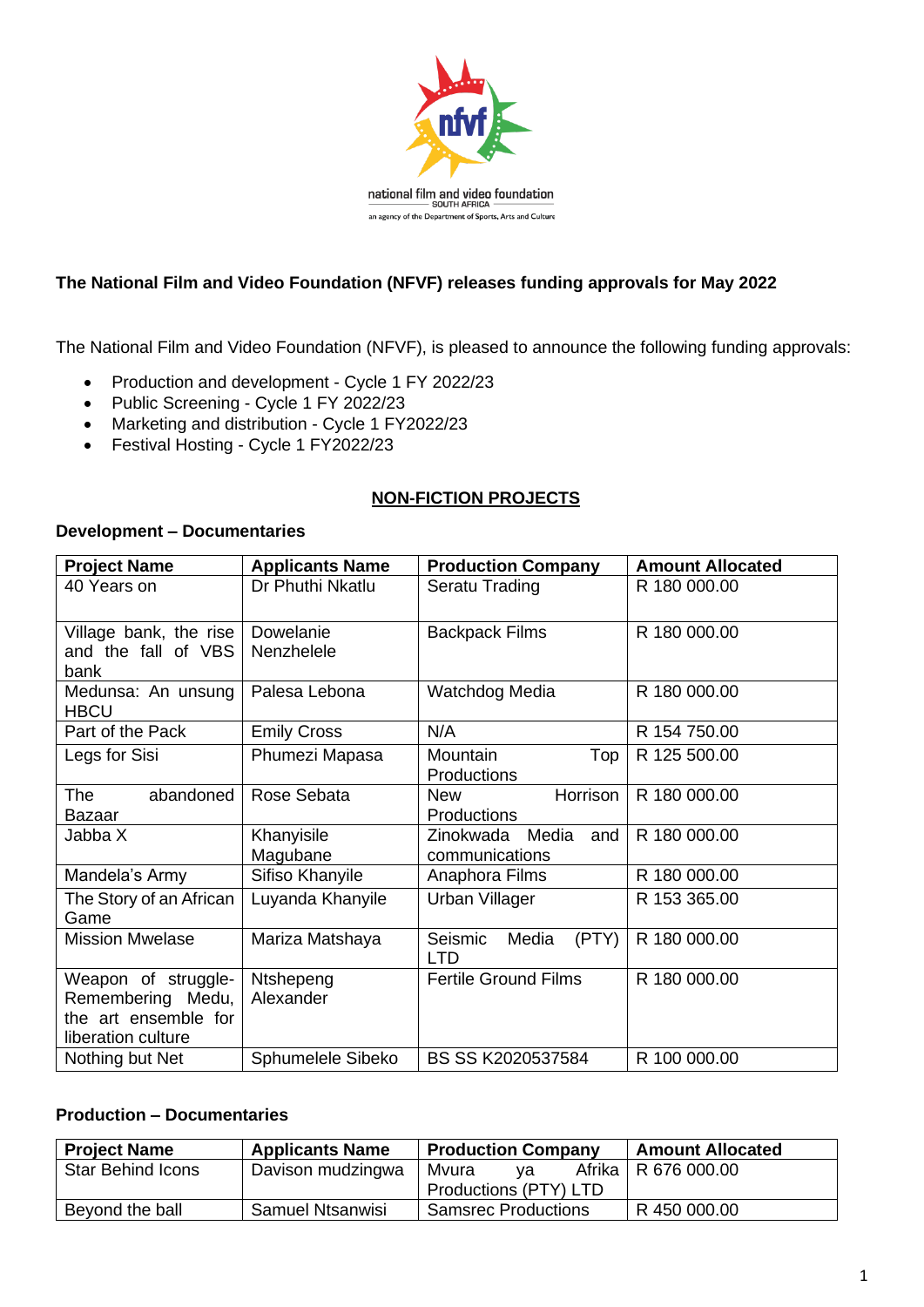

**national film and video foundation**<br>SOUTH AFRICA

| an agency of the Department of Sports, Arts and Culture |  |
|---------------------------------------------------------|--|
|                                                         |  |

| Untitled: Miss Africa<br>South                                                     | Aliki Saragas         | <b>Elafos Productions</b>            | R 500 000.00 |
|------------------------------------------------------------------------------------|-----------------------|--------------------------------------|--------------|
| Maintaining my Child                                                               | Zukiswa Boyce         | Communications<br>Boyce<br>(PTY) LTD | R 150 000.00 |
| Cape Helena                                                                        | <b>Damian Samuels</b> | <b>Fade2black Productions</b>        | R 500 000.00 |
| Adipala to the World                                                               | Liezel Vermeulen      | Go Trolley Films                     | R 500 000.00 |
| Going the Distance-<br>The life and fights of<br>Theo Mthembu and<br>Jacob Matlala | Zanele Mthembu        | <b>Brown Panther Films</b>           | R 500 000.00 |
| light<br>Beyond<br>the<br>barrier                                                  | Uga Carlini           | <b>Towerkop Productions</b>          | R 500 000.00 |
| I thought prison was a<br>silent place                                             | Boitumelo Moroka      | Time machine taxi<br>productions     | R 500 000.00 |
| You're live on air                                                                 | Rofhiwa Bologo        | Outwit Media (PTY) LTD               | R 500 000.00 |
| Last Night a haircut<br>saved my life                                              | <b>Roxanne Dalton</b> | <b>Alive Productions</b>             | R 200 000.00 |
| Language of My soul                                                                | <b>Gregory Molale</b> | The Myrmidons                        | R 303 423.00 |
| Ngubs-The life and<br>times<br>0f<br>Menzi<br>Ngubane                              | Siyabonga Zungu       | <b>Soft Video Productions</b>        | R 500 000.00 |
| Life of Kai                                                                        | Benjamin Singiswa     | <b>Cantadora Productions</b>         | R 500 000.00 |
| Plagued                                                                            | Nicole Schafer        | <b>Thinking Strings Media</b>        | R 500 000.00 |

### **Short Film Production - Documentaries**

| <b>Project Name</b> | <b>Applicants Name</b> | <b>Production Company</b> | <b>Amount Allocated</b> |
|---------------------|------------------------|---------------------------|-------------------------|
| Puppetsula          | Ngwako Machete         | Khedja Holdings           | R 200 000.00            |
| What's next         | Sibusiso Khwuzwayo     | Sleeves up Media          | R 200 000.00            |
| Umfula/The River    | Telmo Teis.            | <b>VR Capture</b>         | R 200 000.00            |

#### **Post-Production - Documentaries**

| <b>Project Name</b>                       | <b>Applicants Name</b> | <b>Production Company</b> | Amount Allocated |
|-------------------------------------------|------------------------|---------------------------|------------------|
| Dorpie (Working Title)   Antoinette Engel |                        | Far Horizon Films         | R 290 498.00     |

### **Archive - Documentaries**

| <b>Project Name</b> | <b>Applicants Name</b> | <b>Production Company</b>    | <b>Amount Allocated</b> |
|---------------------|------------------------|------------------------------|-------------------------|
| Mutant              | Nthato Mokgatsa        | Teka Woeks                   | R 180 000.00            |
| Still               | Zikhethiwe Ngcobo      | <b>Fuzebox Entertainment</b> | R 300 000.00            |

### **2-3 Part Length Production - Documentaries**

| <b>Project Name</b> | <b>Applicants Name</b> | <b>Production Company</b>      | <b>Amount Allocated</b> |
|---------------------|------------------------|--------------------------------|-------------------------|
| Stand Up            | Asi Mathamba           | <b>Triangle Post Animation</b> | R 199 173.00            |
| Home of Legends     | Unathi Gwija           | NU Communications              | R 200 000.00            |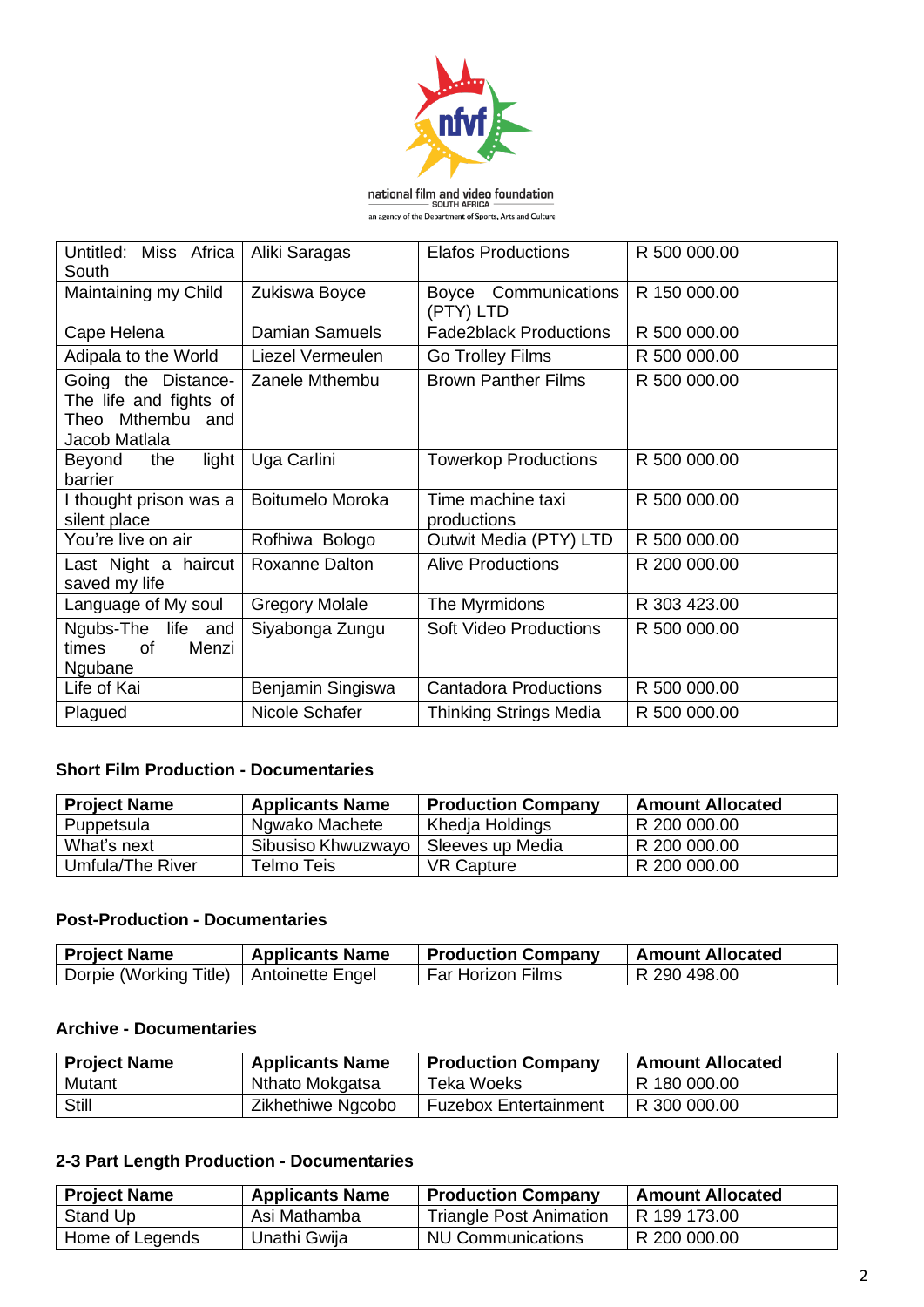

**national film and video foundation**<br>SOUTH AFRICA<br>an agency of the Department of Sports, Arts and Culture

### **Short Film Development - Documentaries**

| <b>Project Name</b>                   | <b>Applicants Name</b>           | <b>Production Company</b>       | <b>Amount Allocated</b> |
|---------------------------------------|----------------------------------|---------------------------------|-------------------------|
| Filmmaker Mapmaker<br>(Working Title) | Lieza Louw                       | <b>White Goat Cine Art</b>      | R 88 717.00             |
| Izingane Zodlame                      | Nontobeko Sibisi                 | Okay Sho Media                  | R 100 000.00            |
| Just Because I am a<br>street Kid     | Mbalenhle Fikeni                 | N/A                             | R 100 00.00             |
| The assassination of<br>a warlord     | Thabiso Xolo                     | <b>Lexy Productions</b>         | R 84 000,00             |
| <b>Millenial Coconuts</b>             | Lwanda Tshabalala                | <b>Entle Communications</b>     | R 100 000.00            |
| The new School                        | <b>Matthew Robins</b>            | Trevendy Films<br>(PTY)<br>LTD. | R 100 000,00            |
| Ukuhlambulula Kwo<br>Mhlaba           | Rutendo Ngara                    | Ancient Wisdom Africa           | R 100 000,00            |
| <b>Traumas of Teachers</b>            | Kwazikwenkosi<br><b>Ntombela</b> | <b>Divine Voice</b>             | R 100 000,00            |
| Embrace                               | Maboroko Ramusi                  | N/A                             | R 100 000.00            |
| The adolescent                        | Ayanda Ntokozo<br><b>Sibisi</b>  | <b>Hamilre Production</b>       | R 100 000,00            |

### **Short Film Production - Documentaries**

| <b>Project Name</b>      | <b>Applicants Name</b> | <b>Production Company</b>                    | <b>Amount Allocated</b> |
|--------------------------|------------------------|----------------------------------------------|-------------------------|
| Journey To Self-         | Tanelle Welff-Dixon    | <b>T3 Task Team Tanelle</b>                  | R 150 000.00            |
| <b>Discovery</b>         |                        |                                              |                         |
| <b>Returned Soldiers</b> | Howar                  | Mashile   Room 53 Films (PTY)   R 150 000.00 |                         |
|                          | <b>Nthite</b>          | חד ו                                         |                         |
| Grandma                  | Marlena Madzhiga       | Regeneration   R 110 000.00<br>Limitless     |                         |
| Documentary              |                        | and Prosperity                               |                         |

### **Production Web Series - Documentaries**

| <b>Project Name</b> | <b>Applicants Name</b> | <b>Production Company</b> | <b>Amount Allocated</b> |
|---------------------|------------------------|---------------------------|-------------------------|
| Women & Youth who   | Sithabisile Zulu       | DM Virgo (PTY) LTD        | R 200 000.00            |
| Farm                |                        |                           |                         |

### **FICTION PROJECTS**

### **Development– Animation**

| <b>Project Name</b> | <b>Applicants</b><br><b>Name</b> | <b>Production Company</b>     | <b>Amount Allocated</b> |
|---------------------|----------------------------------|-------------------------------|-------------------------|
| Die Dom Mannetjie   | Charles<br><b>Banderhost</b>     | N/A                           | R 250 000.00            |
| <b>Cosmic Rays</b>  | Trace Lee<br><b>Rainers</b>      | <b>Stiletto Entertainment</b> | R 399 964.00            |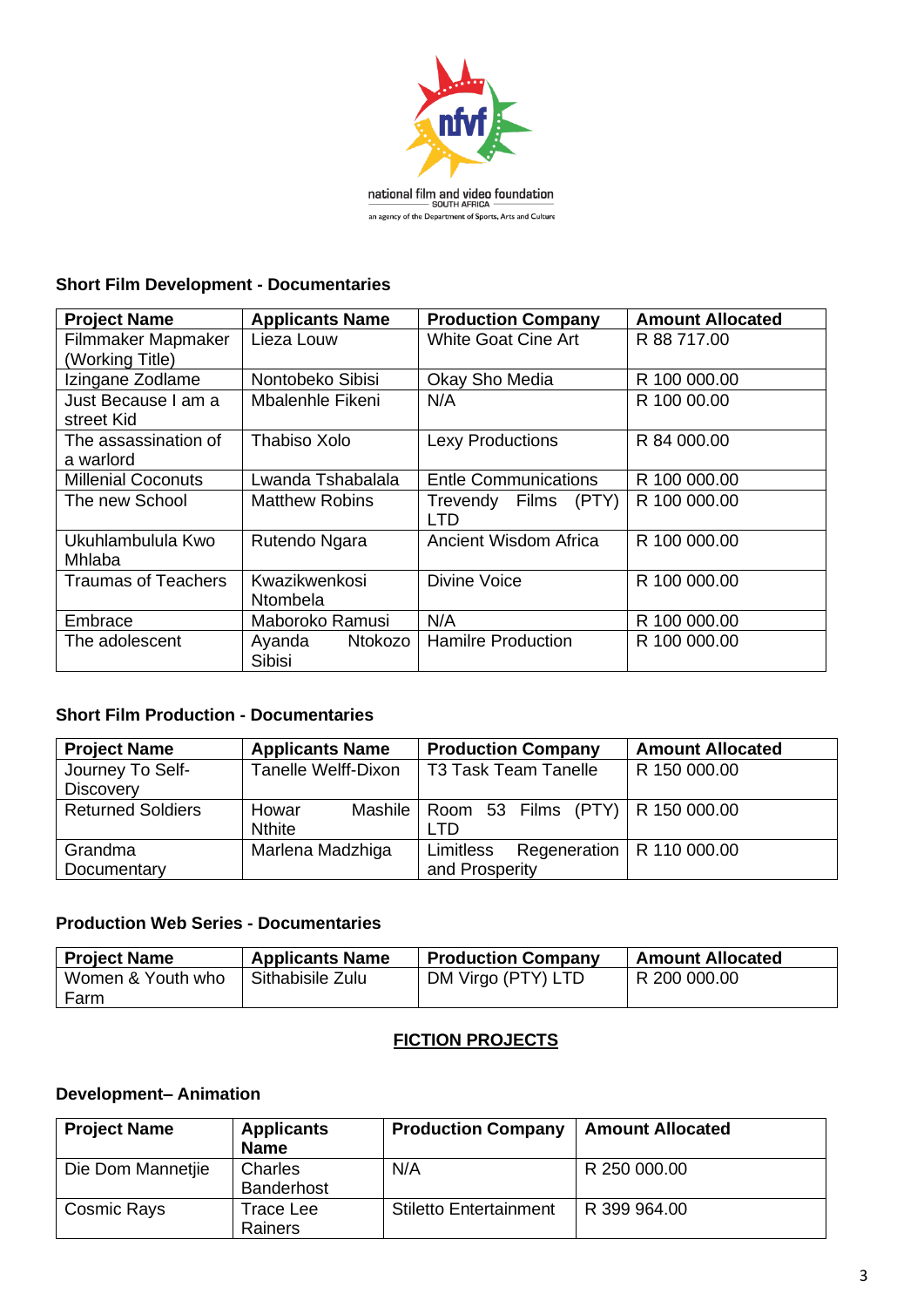

**national film and video foundation**<br>SOUTH AFRICA<br>an agency of the Department of Sports, Arts and Culture

| KnittyVille                              | <b>Clare Louis</b>      | Katanimate Animation<br><b>Studios</b> | R 400 000.00 |
|------------------------------------------|-------------------------|----------------------------------------|--------------|
| My Paraffin TV                           | Althea Jarvis           | Althea Jarvis                          | R 250 000.00 |
| Unseen                                   | Jason Jacobs            | Jason Jacobs (PTY)<br>LTD              | R 400 000.00 |
| The Candidate                            | Bethuel Mangena         | Tlouborwa Media                        | R 250 000.00 |
| Khoth' Ekhothayo                         | <b>Linton Nkambule</b>  | <b>Linton Nkambule</b>                 | R 250 000.00 |
| The Mom and<br>Daughter Clean-up<br>Crew | Kabelo Maaka            | <b>Cabblow Studios</b>                 | R 400 000,00 |
| Oarona                                   | <b>Thandiwe Mhlauli</b> | Studio Yezi                            | R 250 000.00 |

# **Development – Feature Length**

| <b>Project Name</b>                 | <b>Applicants</b><br><b>Name</b>   | <b>Production Company</b>                   | <b>Amount Allocated</b> |
|-------------------------------------|------------------------------------|---------------------------------------------|-------------------------|
| A silent Drowning                   | Carmen Sangion                     | Majesty Pictures/Sang<br>sang Entertainment | R 230 000.00            |
| Mieta                               | Carla Fonseca                      | Mieta Films SPVC<br>(PTY) LTD               | R 230 000.00            |
| <b>Scrap Metal</b>                  | <b>Tertius Kapp</b>                | Entopic                                     | R 230 000.00            |
| Eziko                               | <b>Babalwa</b><br><b>Baartman</b>  | Sanusi Chronicles                           | R 230 000.00            |
| <b>Problematik</b>                  | Tshego Khanyile                    | <b>Zinc Pictures</b>                        | R 230 000.00            |
| Requiem of Ravel's<br><b>Bolero</b> | Sara Gouveia                       | <b>Lionfish Productions</b>                 | R 230 000.00            |
| Te Voet                             | Theo E Davids                      | <b>Gemini Twins Films</b>                   | R 200 000.00            |
| The Day and Night<br>of Brahma      | Sheetal Magan                      | Atman Media                                 | R 180 000.00            |
| Woman in Film                       | <b>Mthokozisi</b><br><b>Ndlovu</b> | <b>Piction Films</b>                        | R 200 000.00            |

# **Development – Short Films**

| <b>Project Name</b>   | <b>Applicants Name</b>        | <b>Production Company</b>     | <b>Amount allocated</b> |
|-----------------------|-------------------------------|-------------------------------|-------------------------|
| For Claudia           | Melany Ismail                 | <b>Third Person Films</b>     | R 100 000.00            |
| <b>Numen</b>          | Silo Dimba                    | Ape Media                     | R 100 000.00            |
| Trap of Love (Formely | <b>Gavin Wildschutt-Prins</b> | <b>Gavin Wildschutt-Prins</b> | R 100 000.00            |
| Trap of sin)          |                               |                               |                         |
| Two Slice ka Peanut   | Kanne Puso                    | Bro n Designs                 | R 100 000.00            |
| <b>Butter</b>         |                               |                               |                         |
| <b>Black Streets</b>  | <b>Yursa Peters</b>           | <b>Yursa Peters</b>           | R 100 000.00            |
| <b>Breathe Simone</b> | Agnes Pietersen               | Agnes Pietersen               | R 100 000.00            |
|                       |                               |                               |                         |
| <b>Finder Findher</b> | Chuma Mapoma                  | Nomagungqu                    | R 100 000.00            |
| Igazi                 | Sekedi Sambo                  | Sekedi Sambo                  | R 100 000.00            |
| Ilenia                | <b>Djibril Cullis</b>         | K20211687824                  | R 100 000.00            |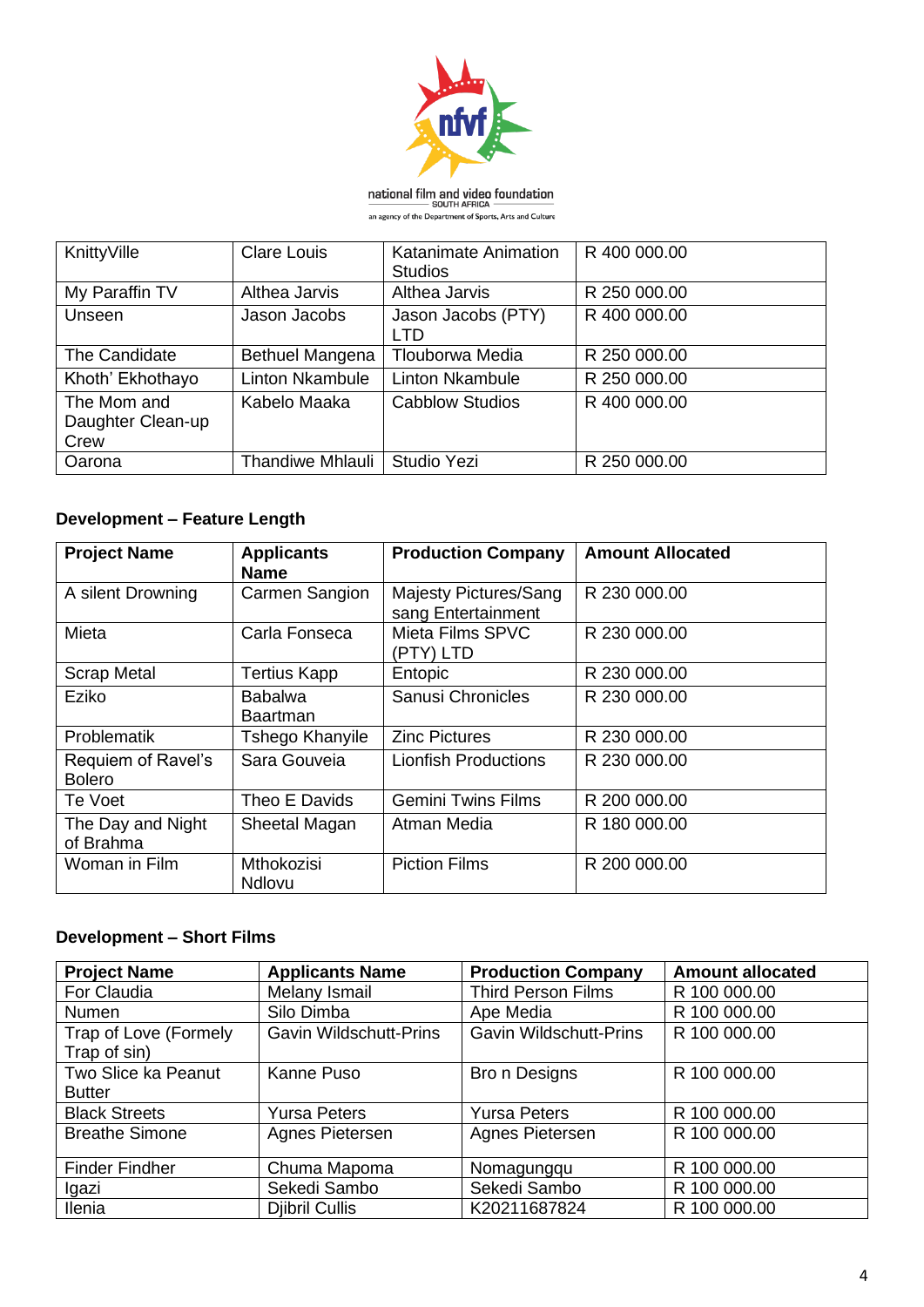

**national film and video foundation**<br>SOUTH AFRICA<br>an agency of the Department of Sports, Arts and Culture

| Imvevane (The               | Portia Ndudane   | <b>Amadeyi Productions</b>     | R 100 000.00 |
|-----------------------------|------------------|--------------------------------|--------------|
| Butterfly)                  |                  |                                |              |
| Izambulo                    | Mthokozisi       | <b>Bees Knees Films</b>        | R 85 000.00  |
| Possibilities of            | Terence Makapan  | Terence Makapan                | R 100 000.00 |
| Dissapearance               |                  |                                |              |
| Saloota                     | Naomi Ntshaba    | <b>Kwelanga Pictures</b>       | R 100 000.00 |
| <b>Still Breathing</b>      | Mokhadi Modjadji | Mokgadi Modjadji               | R 100 000.00 |
| The Forefathers             | Dakalo Kwinda    | Handbook Media Edition         | R 100 000.00 |
|                             |                  | (PTY) LTD                      |              |
| The Sleepover               | Lihle Ndita      | <b>Ndita Media Productions</b> | R 100 000.00 |
| <b>Tinder Love and Cray</b> | Sihle Ngidi      | <b>Sirius Films</b>            | R 100 000.00 |
| <b>Village Runner</b>       | Tumelo Nkwanca   | Amandla Studios (PTY)          | R 100 000.00 |
|                             |                  | LTD                            |              |

# **Development– TV Formats/Concepts**

| <b>Project Name</b> | <b>Applicants Name</b> | <b>Production Company</b>      | <b>Amount Allocated</b> |
|---------------------|------------------------|--------------------------------|-------------------------|
| <b>Blondie</b>      | Sean Steinberg         | Multiplyme                     | R 250 000.00            |
| Blood in the Soil   | Delon Baker            | <b>Mannequin Films</b>         | R 250 000.00            |
| Indignation         | Jordy Sank             | <b>Sanktuary Films</b>         | R 250 000.00            |
| <b>Pieces</b>       | Indhrannie Pillay      | <b>Urban Vision Consulting</b> | R 250 000.00            |
| <b>Wild Pantry</b>  | Jemima Spring          | Mycelium Medica Colab          | R 249 100.00            |

# **Production– Animation**

| <b>Project Name</b>   | <b>Applicants</b>       | <b>Production Company</b> | <b>Amount Allocated</b> |
|-----------------------|-------------------------|---------------------------|-------------------------|
|                       | <b>Name</b>             |                           |                         |
| Post Birth            | Siyabonga Mbele         | <b>Sacred Pictures</b>    | R 550 000.00            |
| The Stonemason        | Erentia Bedeker         | <b>Wreckless Creative</b> | R 550 000.00            |
|                       |                         | (PTY) LTD                 |                         |
| <b>Growing Ghetto</b> | Matshidiso              | <b>Bad Bees</b>           | R 350 000.00            |
|                       | Rammosi                 |                           |                         |
| The Weeping           | <b>Onthatile Nthate</b> | <b>Blackhut Films</b>     | R 250 000.00            |
| riparian: A riverine  |                         |                           |                         |
| Rabbit's tale         |                         |                           |                         |

#### **Production – Feature**

| <b>Project Name</b> | <b>Applicants Name</b> | <b>Production Company</b>  | <b>Amount allocated</b> |
|---------------------|------------------------|----------------------------|-------------------------|
| <b>Get Happy</b>    | Carolyn Carew          | Free women Films           | R 1 800 000.00          |
|                     |                        | (PTY) LTD                  |                         |
| The Dam             | Claudia Noble-Areff    | <b>Dark Waters</b>         | R 1 200 000.00          |
|                     |                        | Productions                |                         |
| Vlees van My Vlees  | David Horler           | Proper Film                | R 1 800 000.00          |
| (Flesh of my Flesh) |                        |                            |                         |
| God's Work          | Sithabile Mkhize       | <b>Maverick Resistance</b> | R 1 800 000.00          |
|                     |                        | <b>Productions</b>         |                         |
| Mrs Plum            | Nomakhomazi Dewavrin   | Mrs Plum (PTY) LTD         | R 1 800 000.00          |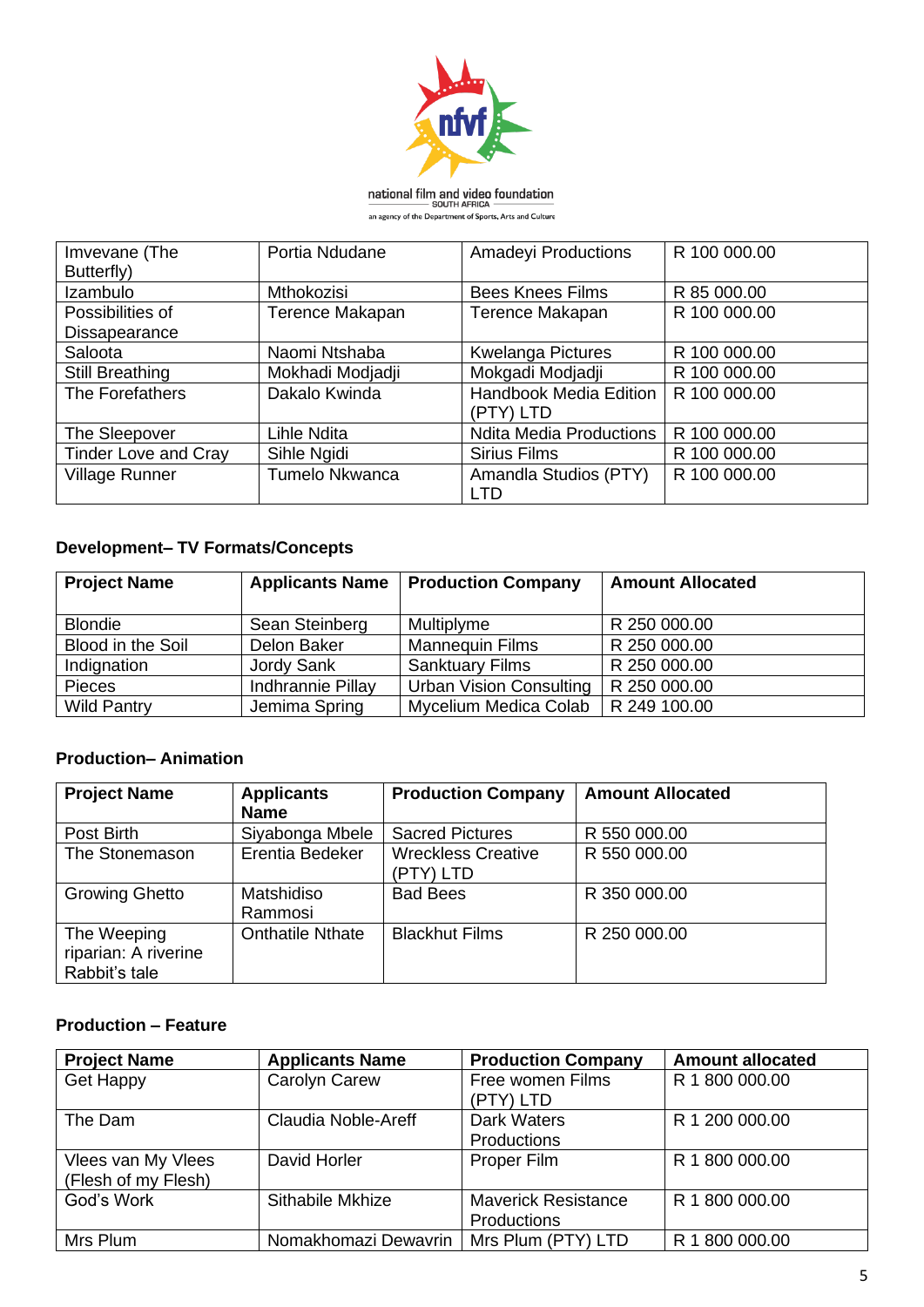

**national film and video foundation**<br>SOUTH AFRICA<br>an agency of the Department of Sports, Arts and Culture

| Sis Dolly   | Liza de Villiers         | Luna Films International | R 1 800 000.00 |
|-------------|--------------------------|--------------------------|----------------|
| Uhlanjululo | Zamo Mkhwanazi           | Kude Media               | R 1 800 000.00 |
| Apetown     | <b>Bridget Pickering</b> | Apetown Production       | R 1 800 000.00 |

### **Production – Short Films**

| <b>Project Name</b>           | <b>Applicants Name</b>    | <b>Production Company</b>               | <b>Amount allocated</b> |
|-------------------------------|---------------------------|-----------------------------------------|-------------------------|
| <b>B(L)IND: The Sacrifice</b> | Cait Pansegrouw           | Urucu                                   | R 200 000.00            |
| Fragments                     | Warda Mallick             | <b>Shoot97 Productions</b>              | R 250 000.00            |
| King Geroge                   | <b>Brent Palmer</b>       | <b>Ring Binder</b>                      | R 250 000.00            |
| <b>Sidewalk</b>               | Kevin Schrooder           | <b>Beyond Reel</b><br>Entertainment     | R 200 000.00            |
| The Wait                      | Imran Hamdulay            | Nieces and Nephews<br>Film Company      | R 250 000.00            |
| <b>Brakwater</b>              | Jason Jacobs              | Jason Jacobs (PTY)<br>LTD               | R 200 000.00            |
| Entabeni                      | Nobulali Kama             | Coffee Stain<br><b>Productions</b>      | R 200 000.00            |
| Father's Day                  | Tumelo Lekena             | <b>Bunzi Bear Pictures</b><br>(PTY) LTD | R 200 000.00            |
| Matshidiso                    | <b>Thato Maluleke</b>     | <b>Atlegang Consortium</b>              | R 200 000.00            |
| Mbokodo                       | Nakesa Ndou               | Nakesa Ndou Mediums                     | R 200 000.00            |
| <b>Slow Fruit</b>             | Kwazikwenkosi<br>Ntombela | Divine Voice Media                      | R 200 000.00            |
| Thjelete (Money)              | Karabo Mokoena            | <b>Yellowrose Productions</b>           | R 200 000.00            |

# **Production– TV Pilot**

| <b>Project Name</b>       | <b>Applicants</b><br><b>Name</b> | <b>Production Company</b>            | <b>Amount Allocated</b> |
|---------------------------|----------------------------------|--------------------------------------|-------------------------|
| So That's how it<br>works | Michelle Botha                   | <b>Bizzy Hands Puppet</b><br>Company | R 250 000.00            |

#### **Post Production**

| <b>Project Name</b>                | <b>Applicants</b><br><b>Name</b> | <b>Production Company</b>            | <b>Amount Allocated</b> |
|------------------------------------|----------------------------------|--------------------------------------|-------------------------|
| Deadly Minds                       | Lizette Khan                     | Tung n Cheek<br>Productions          | R 450 000.00            |
| Homecoming:<br>Intsomi ye Krismesi | Nkuli Sibeko-<br><b>Botman</b>   | <b>Homecoming Movie</b><br>(PTY) LTD | R 450 000.00            |